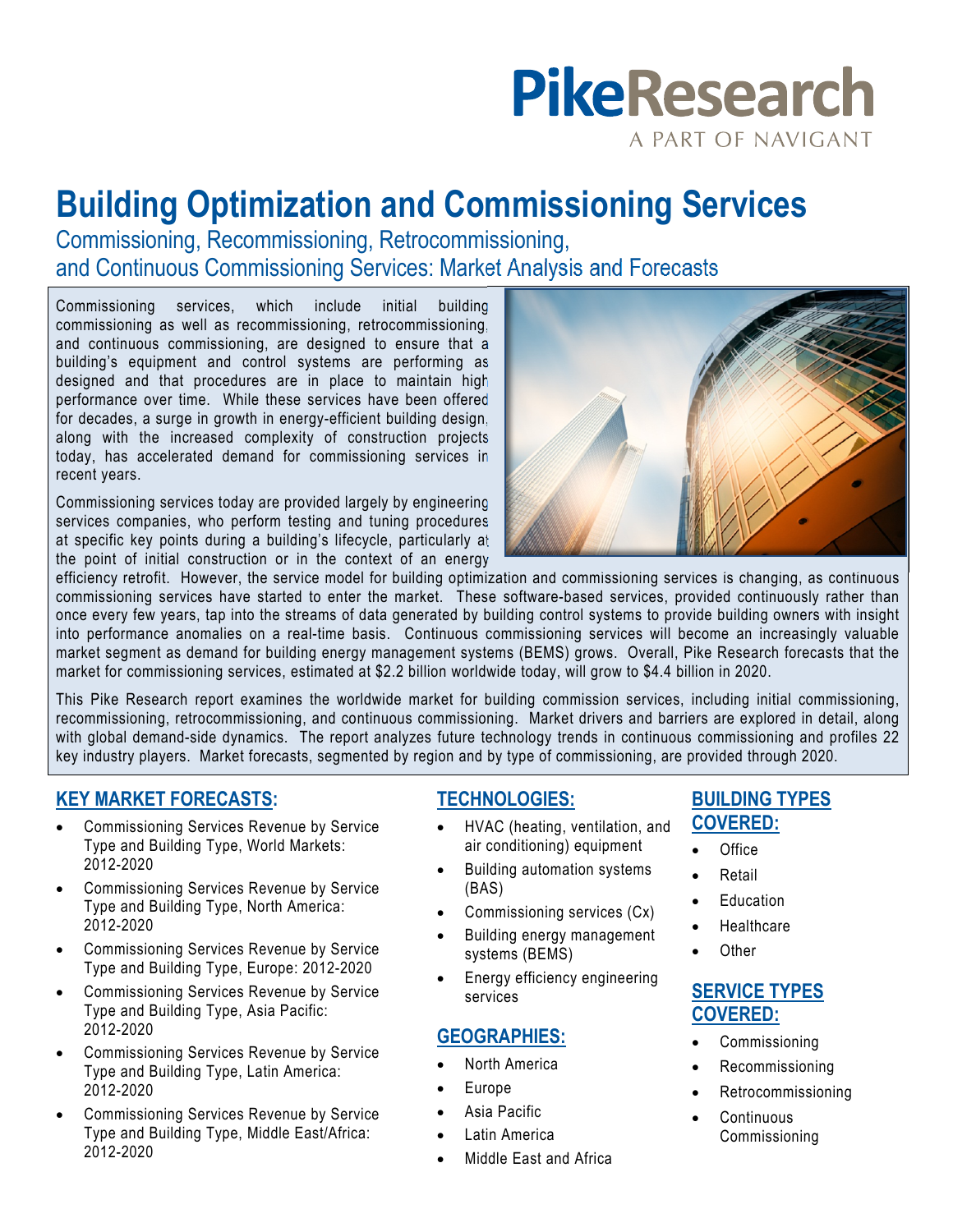# **TABLE OF CONTENTS:**

# **1. Executive Summary**

1.1 Overview

# **2. Market Issues**

- 2.1 Market Overview
- 2.2 Definitions of Building Optimization and Commissioning **Services** 
	- 2.2.1 Commissioning
	- 2.2.2 Recommissioning
	- 2.2.3 Retrocommissioning
	- 2.2.4 Continuous Commissioning
- 2.3 Service Provider Ecosystem
	- 2.3.1 Engineering Service Companies
	- 2.3.2 Building Equipment OEMs
	- 2.3.3 Construction Companies
	- 2.3.4 IT Developers and System Integrators
- 2.4 Market Drivers
	- 2.4.1 Green Building Design and Certification
		- 2.4.1.1 Commissioning in the LEED System
			- 2.4.1.1.1. Commissioning Prerequisites
			- 2.4.1.1.2. Voluntary Points Based on Commissioning
		- 2.4.1.2 Green Building Certification Regulations
	- 2.4.1.3 Measurement and Verification Requirements 2.4.1.4 Other Green Building Certification Programs Worldwide
	- 2.4.2 Energy Management Software and Systems
	- 2.4.3 Increasing Awareness of Commissioning as Energy Conservation Measure
	- 2.4.4 Building Energy Codes
	- 2.4.4.1 Green Building Codes and Commissioning
	- 2.4.5 Utility Demand-Side Management Programs
	- 2.4.6 Perception of Rising Energy Costs
	- 2.4.7 Corporate Sustainability Initiatives
	- 2.4.8 Broadening Traditional Building Maintenance Business Models toward Real-Time Monitoring
- 2.5 Market Barriers
	- 2.5.1 Lack of Familiarity with Commissioning
	- 2.5.2 Lack of Qualified Service Providers
	- 2.5.3 Misaligned Incentives
	- 2.5.4 Inconsistent Regulatory Environment
- 2.6 Global Demand-Side Dynamics
	- 2.6.1 North America
		- 2.6.1.1 United States
			- 2.6.1.1.1. LEED Certification
			- 2.6.1.1.2. LEED Requirements
			- 2.6.1.1.3. Energy Service Company Market
			- 2.6.1.1.4. Regulatory Issues
			- 2.6.1.1.5. New York City Greater, Greener Buildings Plan
			- 2.6.1.1.6. Commercial Building Benchmarking Laws
		- 2.6.1.2 Canada
			- 2.6.1.2.1. Natural Resources Canada Programs
			- 2.6.1.2.2. Canadian Standards Association Standard Z320
			- 2.6.1.2.3. BC Hydro Pulse Energy Commissioning Initiatives
- 2.6.2 Europe 2.6.2.1 European Union 2.6.2.1.1. EU Energy Performance of Buildings Directive 2.6.2.1.2. EU Energy Efficiency Directive 2.6.2.1.3. ISO 50001 Energy Management Standard 2.6.2.2 United Kingdom 2.6.2.2.1. Chartered Institution of Building Services **Engineers** 2.6.2.2.2. U.K. CRC Energy Efficiency Scheme 2.6.2.2.3. Climate Change Act of 2008 2.6.2.2.4. Green Deal 2.6.2.3 Germany 2.6.2.3.1. Integrated Energy and Climate Program 2.6.2.3.2. Energy Agencies 2.6.2.3.3. Die Honorarordnung für Architekten und Ingenieure 2.6.2.3.4. Energieoptimiertes Bauen 2.6.2.4 France 2.6.2.4.1. National Policies Supporting Building Commissioning 2.6.2.5 Rest of Europe 2.6.3 Asia Pacific 2.6.3.1 Japan 2.6.3.1.1. Society of Heating, Air-Conditioning, and Sanitary Engineers of Japan 2.6.3.1.2. Building Services Commissioning **Association** 2.6.3.1.3. CASBEE Green Building Certification Program 2.6.3.1.4. Regulatory Issues 2.6.3.2 China 2.6.3.2.1. Green Building Certification in China
	- 2.6.3.2.2. National Government and Chinese Five-
	- Year Plans 2.6.3.3 Taiwan
	- 2.6.3.4 Hong Kong
	- 2.6.3.5 Australia
		-
		- 2.6.3.5.1. Policy Issues<br>2.6.3.5.2. Green Buildin **Green Building in Australia**
	- 2.6.3.6 South Korea
- 2.6.4 Middle East/Africa
- 2.6.5 Latin America

# **3. Technology Issues**

- 3.1 Overview
	- 3.1.1 Benefits of Commissioning
		- 3.1.1.1 Reduced Operating Expenses
		- 3.1.1.2 Improved Effectiveness of Maintenance Staff
		- 3.1.1.3 Occupant Comfort
		- 3.1.1.4 Realization of Energy Efficient Performance
		- 3.1.1.5 Average Energy Savings through Commissioning
		- 3.1.1.6 Other Optimization and Commissioning Services **Outcomes**
- 3.2 Typical Commissioning Processes
	- 3.2.1 Commissioning versus
		- Recommissioning/Retrocommissioning
		- 3.2.1.1 Key Differences
		- 3.2.1.2 Ongoing Commissioning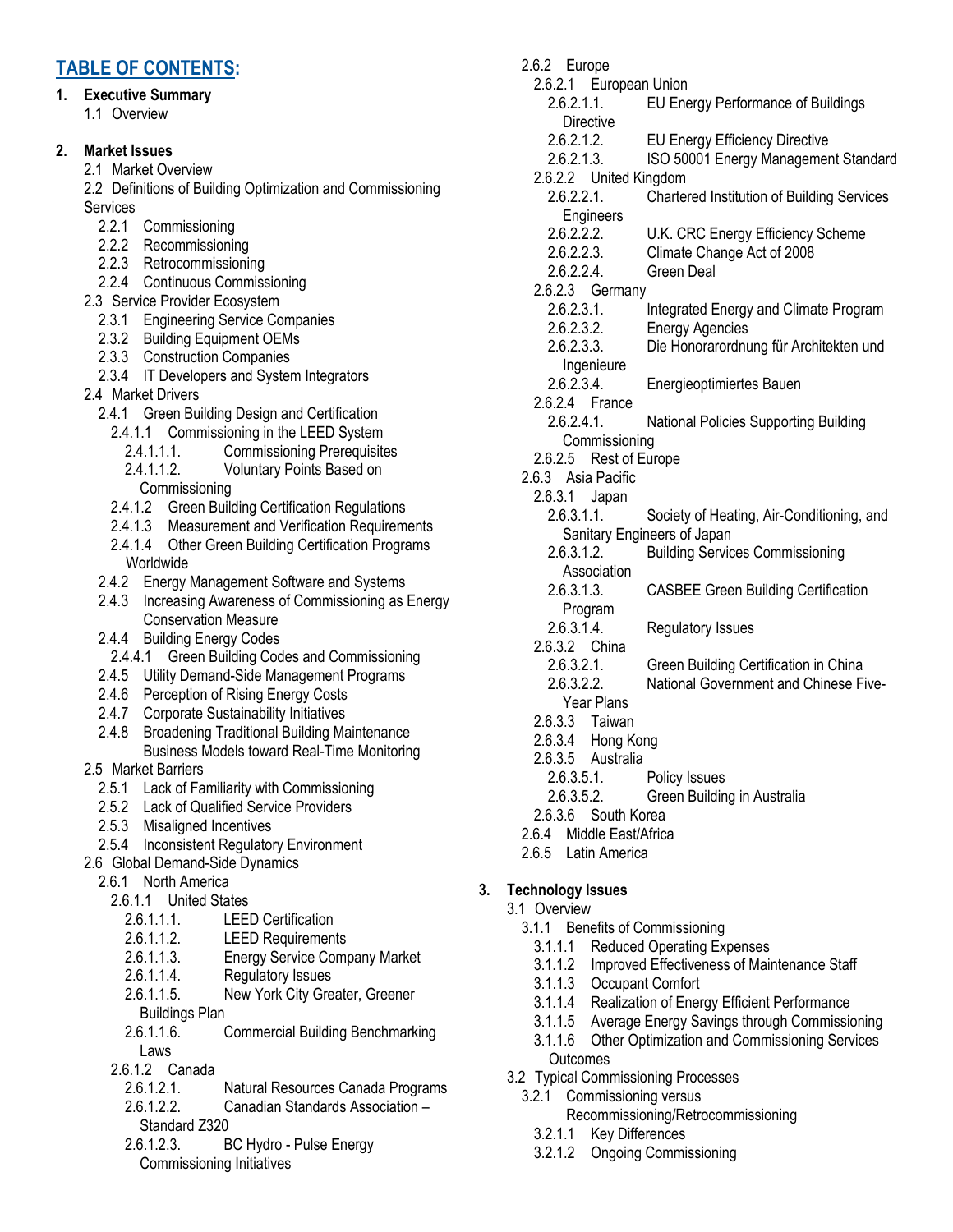- 3.2.2 Scope of Commissioning Services
	- 3.2.2.1 Heating
	- 3.2.2.2 Cooling
	- 3.2.2.3 Hot Water
	- 3.2.2.4 Controls
	- 3.2.2.5 Lighting
	- 3.2.2.6 Plumbing Systems
	- 3.2.2.7 Electrical Distribution Systems
	- 3.2.2.8 Renewable Energy Systems
	- 3.2.2.9 Building Envelope
- 3.2.2.10 Whole Building Commissioning
- 3.2.3 Other Commissioning Service Functions
- 3.2.4 Commissioning Service Provider Roles
- 3.2.4.1 Commissioning Agent
- 3.2.5 Future Technology Trends in Commissioning **Services** 
	- 3.2.5.1 Cloud-Based Continuous Commissioning 3.2.5.1.1. Implications for Commissioning Services Industry
	- 3.2.5.2 Integration with Building Information Modeling

## **4. Key Industry Players**

- 4.1 AECOM
- 4.2 AtSite, Inc.
- 4.3 BC Hydro
- 4.4 Building EnergetiCx, PLLC
- 4.5 BuildingIQ
- 4.6 C3 Energy
- 4.7 Cimetrics, Inc.
- 4.8 CML International
- 4.9 Eaton Corporation
- 4.10 Ecova
- 4.11 Gehry Technologies
- 4.12 Honeywell International
- 4.13 Horizon Engineering Services
- 4.14 IBM
- 4.15 Integral Group
- 4.16 Johnson Controls, Inc.
- 4.17 Jones Lang LaSalle
- 4.18 Karson Engineers Services
- 4.19 Pacific Control Systems
- 4.20 Pulse Energy
- 4.21 Schneider Electric
- 4.22 SCIenergy
- 4.23 Siemens Building Technologies
- 4.24 Trane, Inc.

### **5. Market Forecasts**

- 5.1 Overview
- 5.2 Methodology
	- 5.2.1 Primary Research
	- 5.2.2 Secondary Research
	- 5.2.3 Scope
		- 5.2.3.1 Office
		- 5.2.3.2 Retail
		- 5.2.3.3 Education
		- 5.2.3.4 Healthcare
		- 5.2.3.5 Other
- 5.2.3.5.1. Hotels and Restaurants
- 5.2.3.5.2. Institutional/Assembly
- 5.2.3.5.3. Warehouse
- 5.2.3.5.4. Transport
- 5.3 Assumptions
	- 5.3.1 Building Commissioning Activity
	- 5.3.2 Costs of Commissioning
		- 5.3.2.1 Commissioning Costs for New Construction
		- 5.3.2.2 Recommissioning Costs
		- 5.3.2.3 Retrocommissioning Costs
		- 5.3.2.4 Continuous Commissioning
		- 5.3.2.5 Payback Periods
		- 5.3.2.6 Typical Energy Savings
- 5.4 North America
- 5.5 Europe
- 5.6 Asia Pacific
- 5.7 Latin America
- 5.8 Middle East/Africa
- 5.9 World Markets
- **6. Company Directory**
- **7. Acronym and Abbreviation List**
- **8. Table of Contents**
- **9. Table of Charts and Figures**
- **10. Scope of Study, Sources and Methodology, Notes**

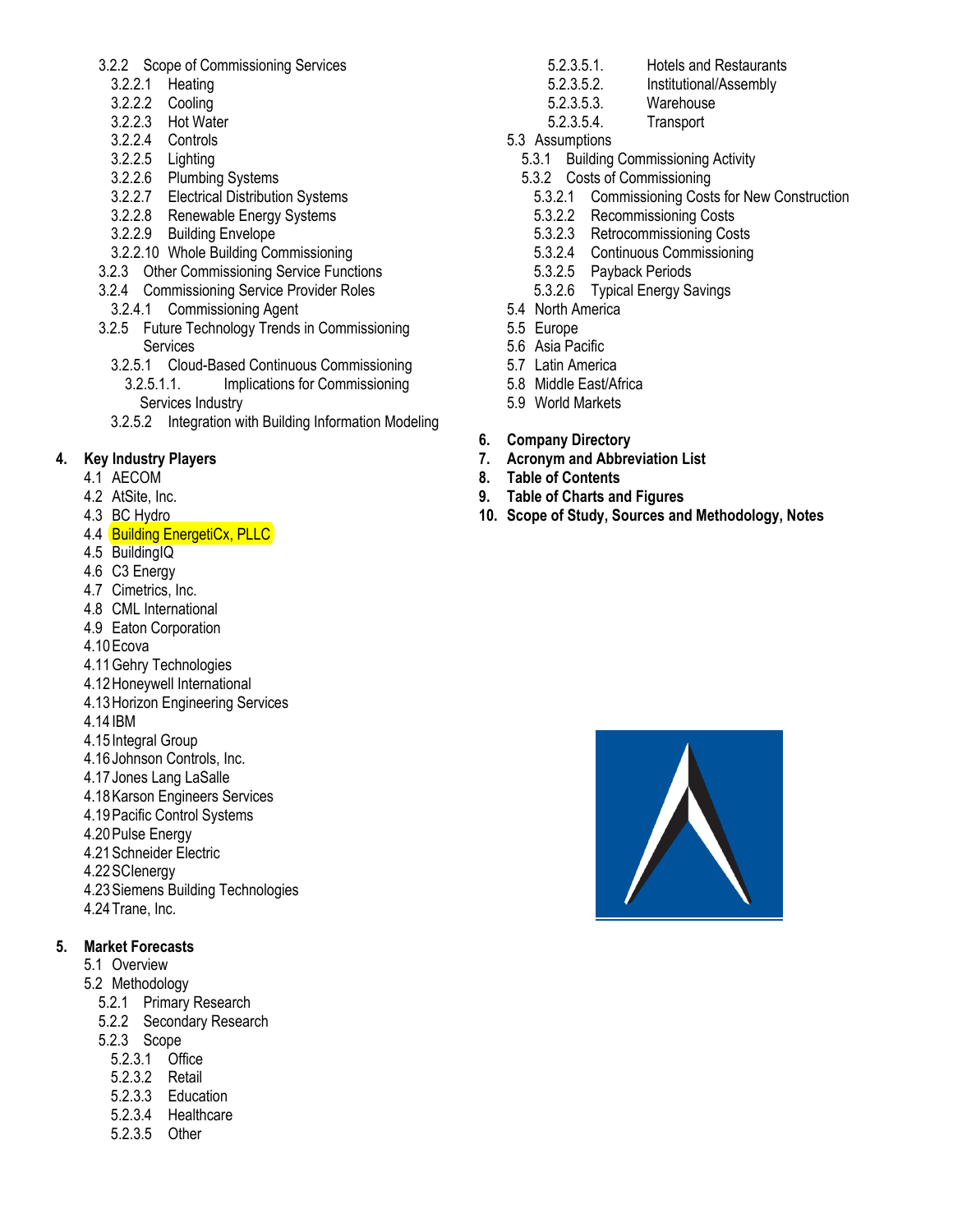## **LIST OF TABLES:**

- Commissioning Criteria in LEED Certification Programs
- Typical Commissioning Processes
- Commissioning Services Revenue by Service Type, North America: 2012-2020
- Commissioning Services Revenue by Service Type, Europe: 2012-2020
- Commissioning Services Revenue by Service Type, Asia Pacific: 2012-2020
- Commissioning Services Revenue by Service Type, Latin America: 2012-2020
- Commissioning Services Revenue by Service Type, Middle East/Africa: 2012-2020
- Commissioning Services Revenue by Service Type, World Markets: 2012-2020
- Commissioning Services Revenue by Building Type, North America: 2012-2020
- Commissioning Services Revenue by Building Type, Europe: 2012-2020
- Commissioning Services Revenue by Building Type, Asia Pacific: 2012-2020
- Commissioning Services Revenue by Building Type, Latin America: 2012-2020
- Commissioning Services Revenue by Building Type, Middle East/Africa: 2012-2020
- Commissioning Services Revenue by Building Type, World Markets: 2012-2020
- Commissioning Services Revenue by Region, World Markets: 2012-2020

# **LIST OF CHARTS & FIGURES:**

- Total Commissioning Services Revenue, World Markets: 2012-2020
- Annual LEED Certified Space by Category, World Markets: 2000-2011
- Commercial Building Space by Owner, United States: 2003
- Utility Electric Energy Efficiency Program Budgets, United States: 2007-2011
- Price of Residential Electricity, United States: 1995-2013
- ESCO Revenues by End Use Market, United States: 2010-2020
- Commercial Building Stock, China: 2011-2021
- Commissioning Services Revenue by Service Type, North America: 2012-2020
- Commissioning Services Revenue by Building Type, North America: 2012-2020
- Commissioning Services Revenue by Service Type, Europe: 2012-2020
- Commissioning Services Revenue by Building Type, Europe: 2012-2020
- Commissioning Services Revenue by Service Type, Asia Pacific: 2012-2020
- Commissioning Services Revenue by Building Type, Asia Pacific: 2012-2020
- Commissioning Services Revenue by Service Type, Latin America: 2012-2020
- Commissioning Services Revenue by Building Type, Latin America: 2012-2020
- Commissioning Services Revenue by Service Type, Middle East/Africa: 2012-2020
- Commissioning Services Revenue by Building Type, Middle East/Africa: 2012-2020
- Commissioning Services Revenue by Service Type, World Markets: 2012-2020
- Commissioning Services Revenue by Building Type, World Markets: 2012-2020
- Commissioning Services Revenue by Region, World Markets: 2012-2020
- Commissioning Services in the Construction and Operational Phases
- Commissioning Services in the Construction and Operational Phases
- ASHRAE Code Stringency
- States with LEED Requirements for New State Facilities: July 2012
- Commercial Benchmarking Laws, United States: July 2012
- Commissioning Agent Focused Design Review Scope
- Retrocommissioning versus Continuous Commissioning
- Diagram of BIM Project Team Interaction